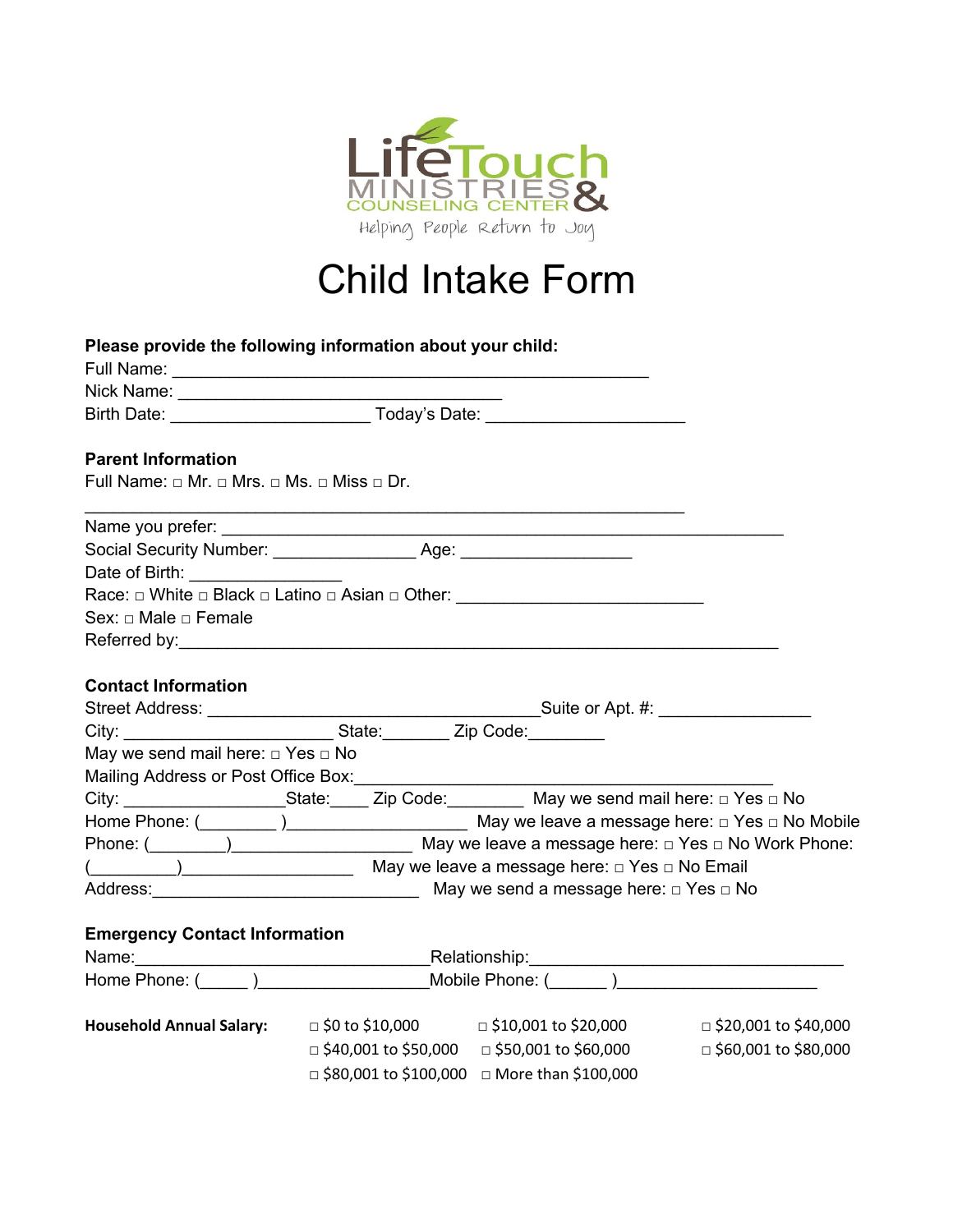## **Behavioral Excesses:**

What does your child currently do too often, too much, or at the wrong times that gets him/her in trouble? Please list all the behaviors you can think of.

 $\_$  $\_$  $\_$ 

#### **Behavioral Deficits:**

What does your child fail to do as often as you would like, as much as you would like, or when you would like? Please list all the behaviors you can think of.

 $\_$  $\_$  $\_$ 

#### **Behavioral Assets:**

What does your child do that you like? What does he/she do that other people like?

#### **Others Concerns:**

Do you have any other concerns about your child or your family that you have not mentioned?  $\_$ 

 $\_$ 

 $\_$  $\_$  $\_$ 

 $\_$  $\_$ 

#### **Treatment Goals:**

From your preceding list of your child's behavior and your family concerns, what problem behaviors do you want to see change FIRST: and how much must they change for you to be satisfied?

#### **Family History:**

| The name of the child's biological parents:      |         |  |
|--------------------------------------------------|---------|--|
| Mother:                                          | Father: |  |
| Who has legal guardianship of your child?        |         |  |
| Who are other household members with your child? |         |  |

| <b>Names</b> | <b>Ages</b> | <b>Relationship to child</b> |
|--------------|-------------|------------------------------|
|              |             |                              |
|              |             |                              |
|              |             |                              |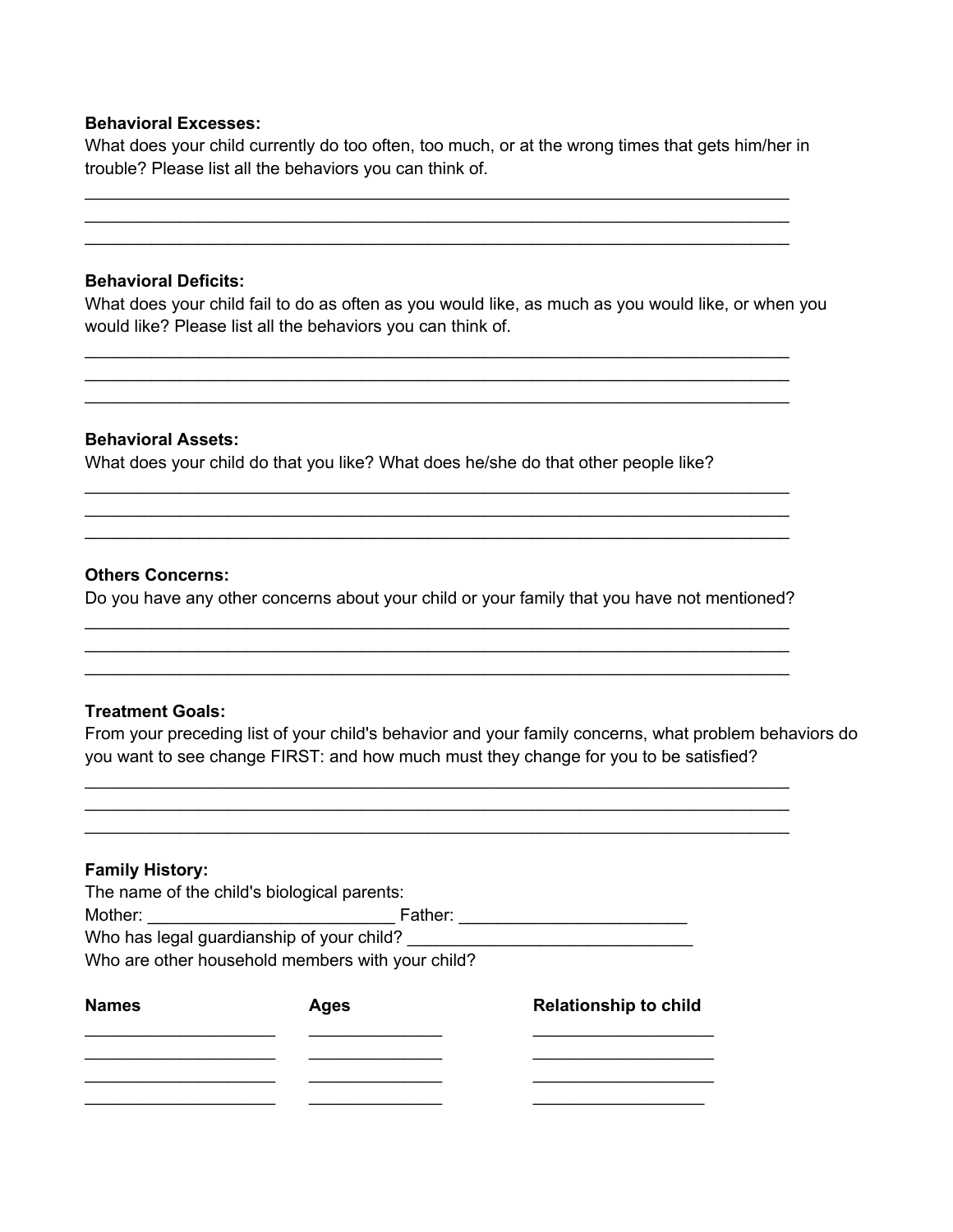| <b>Names</b>                                                                                            | <b>Ages</b> | Who are other significant people in your child's life that live outside the home?<br><b>Relationship to child</b> |  |  |
|---------------------------------------------------------------------------------------------------------|-------------|-------------------------------------------------------------------------------------------------------------------|--|--|
|                                                                                                         |             | the control of the control of the control of the control of the control of                                        |  |  |
| Please describe any past counseling that either your child or any family member has had.                |             |                                                                                                                   |  |  |
| Does anyone in the child's family use currently (or in the past) any type of drug, tobacco, or alcohol? |             |                                                                                                                   |  |  |
| <b>Education History:</b>                                                                               |             |                                                                                                                   |  |  |
|                                                                                                         |             |                                                                                                                   |  |  |
|                                                                                                         |             |                                                                                                                   |  |  |
| Current Grade: ______________                                                                           |             |                                                                                                                   |  |  |
| What does your child's teacher say about him/her?                                                       |             |                                                                                                                   |  |  |
| Other schools attended (including pre-school):                                                          |             |                                                                                                                   |  |  |
| Has your child ever repeated a grade? If so which one(s)?                                               |             |                                                                                                                   |  |  |
|                                                                                                         |             |                                                                                                                   |  |  |
| Has your child ever received special education services?                                                |             |                                                                                                                   |  |  |
|                                                                                                         |             |                                                                                                                   |  |  |
|                                                                                                         |             |                                                                                                                   |  |  |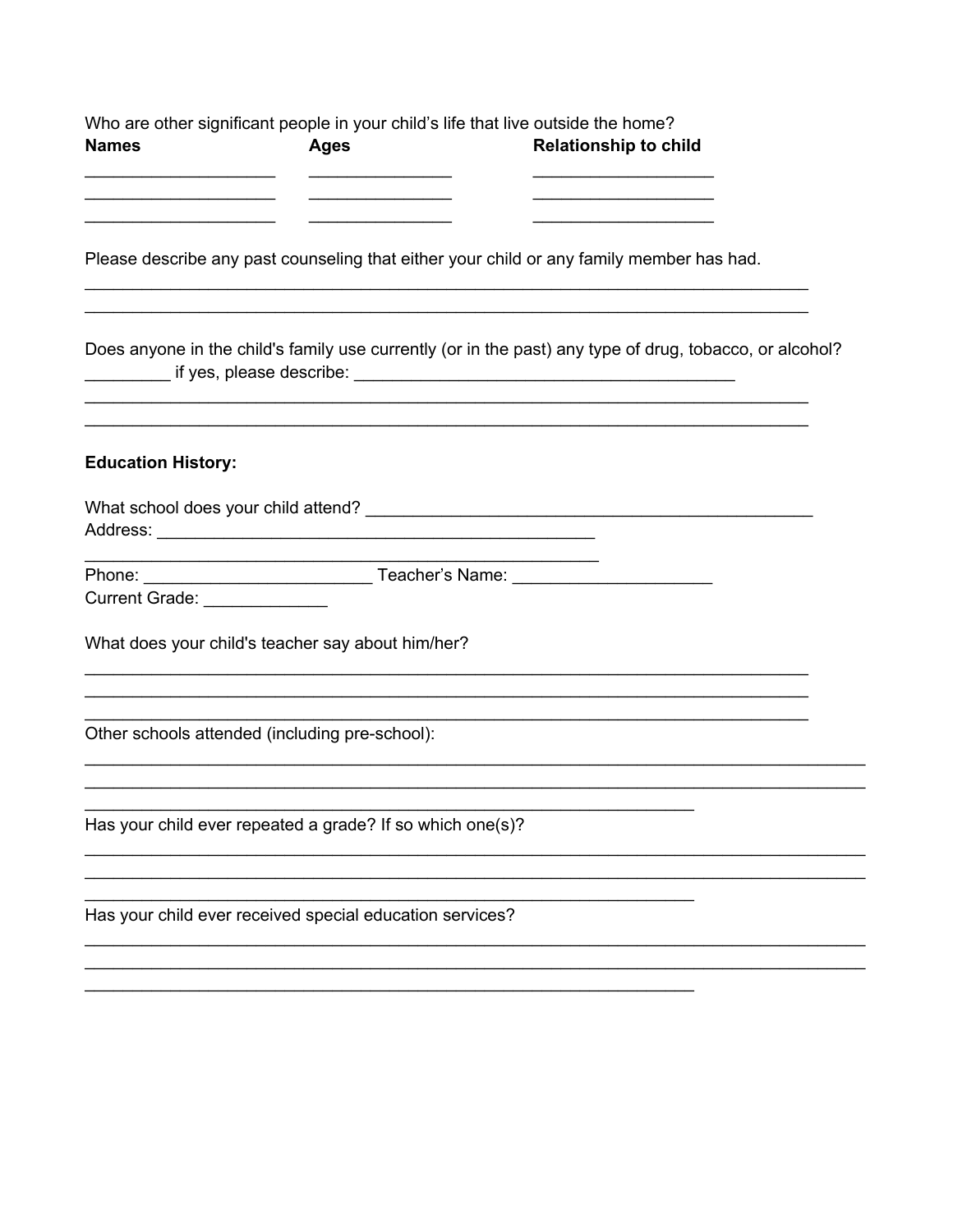Has your child experienced any of the following problems at School?

Fighting **Lack of friends** Drug/Alcohol Detention Suspension Learning Disabilities Poor attendance Poor grades Gang influence lncomplete homework Behavior problems

#### **Medical History:**

| What is the name of your child's primary care physician? |        |
|----------------------------------------------------------|--------|
| Address:                                                 | Phone: |
| Date of your child's last medical examination:           |        |

 $\_$ 

Did the child's mother smoke tobacco or use any alcohol, drugs or medications during the pregnancy? If so, please list which ones:

 $\_$  $\_$ 

Did the child's mother have any problems during the pregnancy or at delivery? If so, please describe them:

 $\_$  $\_$ 

 $\_$ 

 $\_$  $\_$ 

Has your child experienced any of the following medical problems?

| A serious accident | Hospitalization       | Surgery              | Asthma |
|--------------------|-----------------------|----------------------|--------|
| A head injury      | High fever            | Convulsions/seizures |        |
| Eye/ear problems   | <b>Meningitis</b>     | Hearing problems     |        |
| Allergies          | Loss of consciousness | Other                |        |

 $\_$ 

\_\_\_\_\_\_\_\_\_\_\_\_\_\_\_\_\_\_\_\_\_\_\_\_\_\_\_\_\_\_\_\_\_\_\_\_\_\_\_\_\_\_\_\_\_\_\_\_\_\_\_\_\_\_\_\_\_\_\_\_\_\_\_\_

Please list any current medical problems or physical handicaps:

Please list any medications your child takes on a regular basis: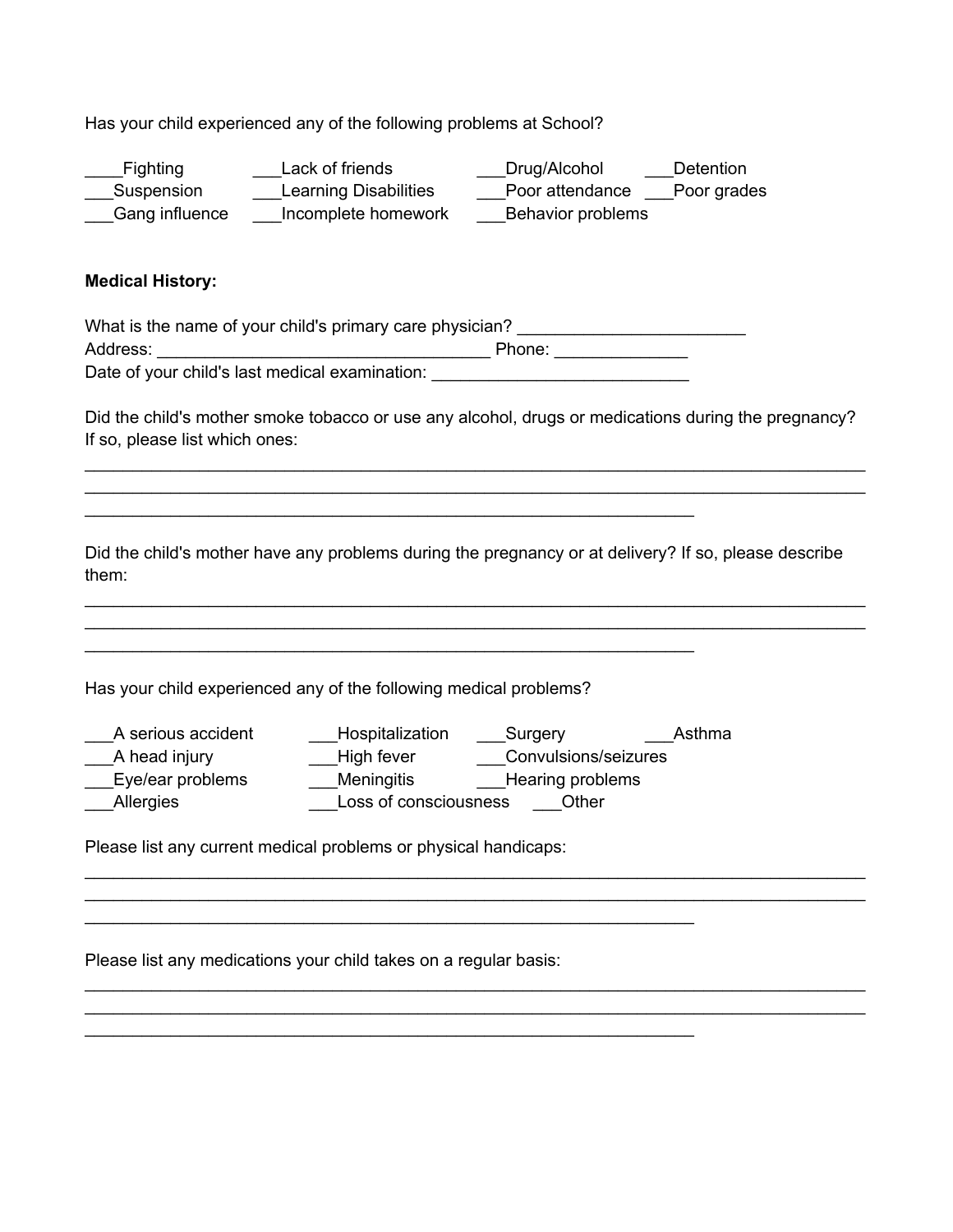#### **Other History:**

Has your child ever experienced any type of abuse (physical, sexual, or verbal? If so, please describe:  $\_$ 

 $\_$ 

 $\_$  , and the contribution of the contribution of the contribution of the contribution of  $\mathcal{L}_\mathcal{A}$  $\_$  , and the set of the set of the set of the set of the set of the set of the set of the set of the set of the set of the set of the set of the set of the set of the set of the set of the set of the set of the set of th

 $\_$ 

 $\_$ 

 $\_$ 

Has your child ever made statements of wanting to hurt him/herself or seriously hurt someone else?

Has he/she ever purposely hurt himself or another? \_\_\_\_\_\_\_\_\_\_\_\_\_\_\_\_\_\_\_\_\_\_\_\_\_\_\_\_\_ If yes to either question, please describe the situation:

Has your child ever experienced any serious emotional losses (such as a death of or physical separation from a parent or other caretaker)? If yes, please explain:

 $\frac{1}{2}$  ,  $\frac{1}{2}$  ,  $\frac{1}{2}$  ,  $\frac{1}{2}$  ,  $\frac{1}{2}$  ,  $\frac{1}{2}$  ,  $\frac{1}{2}$  ,  $\frac{1}{2}$  ,  $\frac{1}{2}$  ,  $\frac{1}{2}$  ,  $\frac{1}{2}$  ,  $\frac{1}{2}$  ,  $\frac{1}{2}$  ,  $\frac{1}{2}$  ,  $\frac{1}{2}$  ,  $\frac{1}{2}$  ,  $\frac{1}{2}$  ,  $\frac{1}{2}$  ,  $\frac{1$ 

Finally, what are some of the things that are currently stressful to your child and his/her family?

 $\_$ 

 $\mathcal{L}_\text{max}$  and  $\mathcal{L}_\text{max}$  and  $\mathcal{L}_\text{max}$  and  $\mathcal{L}_\text{max}$  and  $\mathcal{L}_\text{max}$  and  $\mathcal{L}_\text{max}$ 

#### **LEVEL OF DISTRESS**

Indicate How Distressed Your Child Is by Placing an "X" on the Scale Below *(1= Very Little Distress; 10=Extreme Distress)* 

| 2                     | 3 |                                           | 5 | 6 | 8                                                                         | 9 | 10                                                                     |                                                                                                      |
|-----------------------|---|-------------------------------------------|---|---|---------------------------------------------------------------------------|---|------------------------------------------------------------------------|------------------------------------------------------------------------------------------------------|
|                       |   |                                           |   |   |                                                                           |   | Is Your Child Currently Experiencing Any Suicidal Thoughts? □ Yes □ No |                                                                                                      |
|                       |   |                                           |   |   | Has Your Child Experienced Them in the Past? □ Yes □ No                   |   |                                                                        |                                                                                                      |
|                       |   |                                           |   |   |                                                                           |   | Has Your Child Ever Attempted Suicide? □ Yes □ No If Yes, When & How:  |                                                                                                      |
|                       |   |                                           |   |   |                                                                           |   |                                                                        |                                                                                                      |
|                       |   | When Was The Last Suicidal Ideation?      |   |   | Plan?                                                                     |   | Intent?                                                                |                                                                                                      |
| Means?                |   |                                           |   |   |                                                                           |   |                                                                        |                                                                                                      |
|                       |   |                                           |   |   |                                                                           |   |                                                                        | Have Any of Your Child's Friends or Family Ever Committed or Attempted Suicide: $\Box$ Yes $\Box$ No |
| If Yes, When and Who: |   |                                           |   |   |                                                                           |   |                                                                        |                                                                                                      |
|                       |   | Are There Any Preventative Factors?       |   |   |                                                                           |   |                                                                        |                                                                                                      |
|                       |   |                                           |   |   | Plan To Address: In Supervision with Support System? $\Box$ Yes $\Box$ No |   |                                                                        |                                                                                                      |
|                       |   | Inpatient Admission? $\Box$ Yes $\Box$ No |   |   |                                                                           |   |                                                                        |                                                                                                      |
|                       |   | Crisis Planning? □ Yes □ No               |   |   |                                                                           |   |                                                                        |                                                                                                      |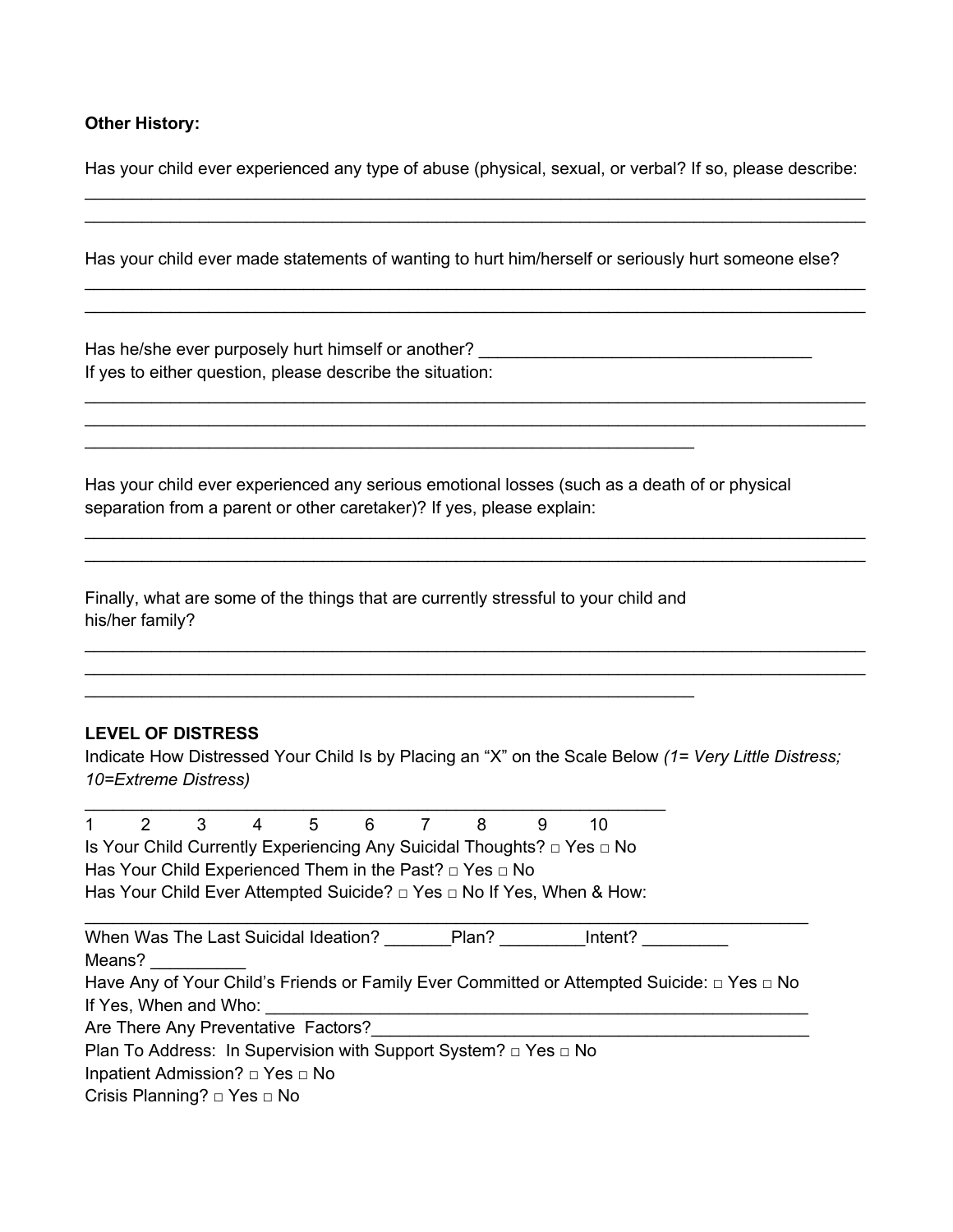## **RELIGIOUS BACKGROUND**

What Words Would Your Child Use to Describe Him/Herself?

Ask Your Child: How Would God Describe You?

Briefly Describe the Religious Environment of Your Home:

Have Your Child Complete the Following Thought: God is Do You (Parent) Regularly Attend a Place of Worship? □ Yes □ No If Yes, Where:

\_\_\_\_\_\_\_\_\_\_\_\_\_\_\_\_\_\_\_\_\_\_\_\_\_\_\_\_\_\_\_\_\_\_\_\_\_\_\_\_\_\_\_\_\_\_\_\_\_\_\_\_\_\_\_\_\_\_\_\_\_\_\_\_

What is the Name of your Pastor, Priest, Rabbi or Other Spiritual Leader? \_\_\_\_\_\_\_\_\_\_\_\_\_ Do You Have a Personal Support System: □ Yes □ No If Yes, Who: \_\_\_\_\_\_\_\_\_\_\_\_\_\_\_\_\_

 $\_$ 

 $\_$ 

 $\_$ 

 $\_$  $\_$  , and the set of the set of the set of the set of the set of the set of the set of the set of the set of the set of the set of the set of the set of the set of the set of the set of the set of the set of the set of th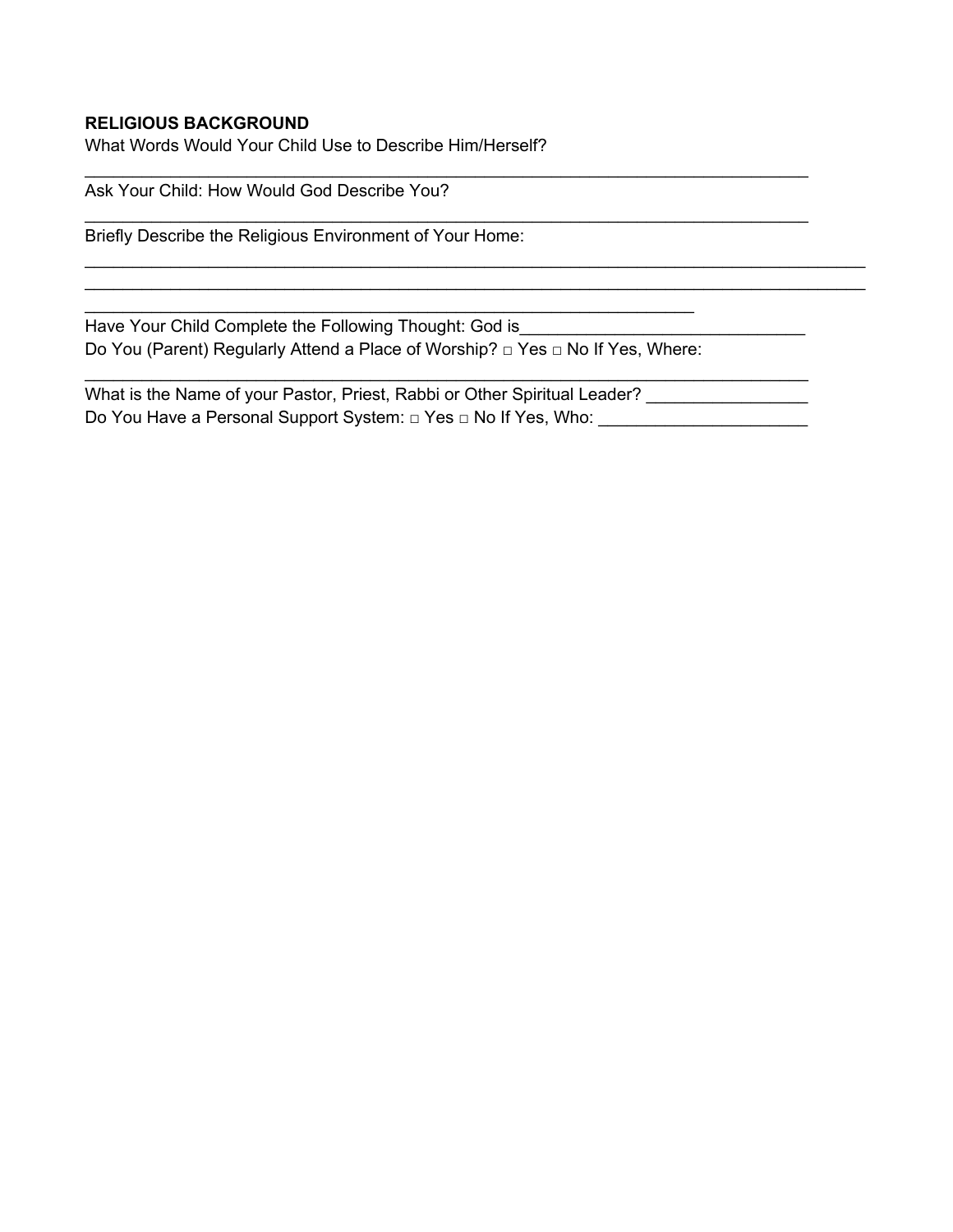

## **TERMS OF SERVICE**

*I understand that payment for professional services is due when rendered. I accept full responsibility for payment of any balance incurred for services.* 

I understand and agree to abide by my financial responsibilities; thus I agree to pay \$ \_\_\_\_\_\_\_\_ per session.

Client Signature \_\_\_\_\_\_\_\_\_\_\_\_\_\_\_\_\_\_\_\_\_\_\_\_\_\_\_\_\_\_\_\_\_\_\_\_\_\_\_\_\_\_\_\_\_\_\_\_\_\_\_\_\_\_\_\_\_\_\_

## **POLICIES FOR CLIENTS**

- Clients will be invoiced for the agreed amount of payment per appointment.
- If you need to cancel an appointment, **24-hour notice** is required.  If the 24-hour time frame for advance notice
	- has already lapsed, we nevertheless request that you call as soon as possible.
- **No Call/No Show Clients:** We realize that there are extenuating circumstances that prevent you from giving 24-hour notice (i.e., illness, inclement weather etc.). We will evaluate those on a case-by-case basis. A fee of \$20.00 **may** be assessed to your account if you fail to keep your appointment. After 3 no call/no show appointments, our Director of Administration and the counselor will determine if the client will be moved to an "inactive" status.
- **Unless otherwise agreed upon, clients who cancel more than twice in a row will be contacted by an office staff member and reasons for cancelling will be assessed.**
	- The baseline rate is \$80.00 per 1 hour session beginning **October 1, 2021**.
		- o Existing clients will continue with the same rate previously agreed upon.
		- $\circ$  New clients will follow the new rate unless an alternative agreement is made with the Director of Administration.
- **When you do not show for an appointment, three people are affected:**
	- 1. YOU- because you are not getting the consistent care you need as directed by your counselor.
	- 2. YOUR COUNSELOR- who has a vacancy in their schedule that was once reserved for you. Our counselors are not paid for missed appointments.
	- 3. ANOTHER CLIENT- who could have been scheduled for an appointment had proper notice been given.

| <b>Client Signature:</b> | Jate |  |
|--------------------------|------|--|
|                          |      |  |

Counselor Signature: \_\_\_\_\_\_\_\_\_\_\_\_\_\_\_\_\_\_\_\_\_\_\_\_\_\_\_\_\_\_\_\_\_\_\_\_\_\_\_\_\_\_\_\_\_\_\_\_Date: \_\_\_\_\_\_\_\_\_\_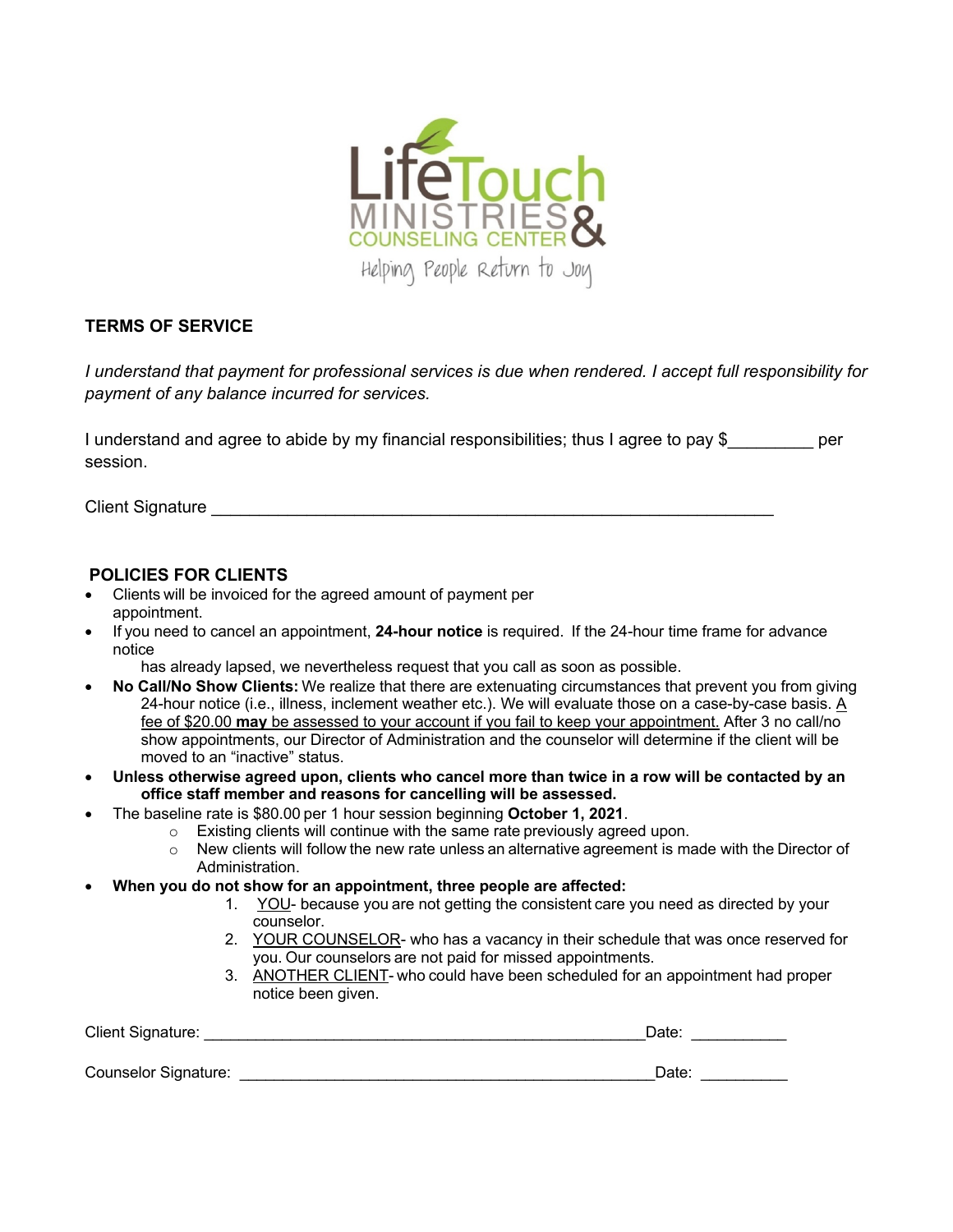

Notice of Privacy Practices

This notice describes how medical information about you may be used and disclosed and how you can get access to this information. Please review this document carefully.

The Health Insurance Portability & Accountability Act of 1996 (HIPAA) requires all health care records and other individually identifiable health information (protected health information) used or disclosed to us in any form, whether electronically, on paper, or orally, be kept confidential. This federal law gives you, the patient, significant new rights to understand and control how your health information is used. HIPAA provides penalties for covered entities that misuse personal health information. As required by HIPAA, we have prepared this explanation of how we are required to maintain the privacy of your health information and how we may use and disclose your health information.

Without specific written authorization, we are permitted to use and disclose your health care records for the purposes of treatment, payment, and health care operations.

·*Treatment* means providing, coordinating, or managing health care and related services by one or more health care providers. Examples of treatment would include psychotherapy, medication management, etc.

·*Payment* means such activities as obtaining reimbursement for services, confirming coverage, billing or collection activities, and utilization review. An example of this would be billing your insurance company for your services.

·*Health Care Operations* include the business aspects of running our practice, such as conducting quality assessment and improvement activities, auditing functions, cost-management analysis, and customer service. An example would include a periodic assessment of our documentation protocols, etc.

In addition, your confidential information may be used to remind you of an appointment (by phone or mail) or provide you with information about treatment options or other health-related services. We will use and disclose your PROTECTED HEALTH INFORMATION when we are required to do so by federal, state or local law. We may disclose your PROTECTED HEALTH INFORMATION to public health authorities that are authorized by law to collect information; to a health oversight agency for activities authorized by law included but not limited to: response to a court or administrative order, if you are involved in a lawsuit or similar proceeding; response to a discovery request, subpoena, or other lawful process by another party involved in the dispute, but only if we have made an effort to inform you of the request or to obtain an order protecting the information the party has requested. We may release your PROTECTED HEALTH INFORMATION to a medical examiner or coroner to identify a deceased individual or to identify the cause of death. We may use and disclose your PROTECTED HEALTH INFORMATION when necessary to reduce or prevent a serious threat to your health and safety or the health and safety of another individual or the public. Under these circumstances, we will only make disclosures to a person or organization able to help prevent the threat.

Any other uses and disclosures will be made only with your written authorization. You may revoke such authorization in writing and we are required to honor and abide by that written request, except to the extent that we have already taken actions relying on your authorization. You have certain rights in regards to your PROTECTED HEALTH INFORMATION, which you can exercise by presenting a written request to our Privacy Officer at the practice address listed below: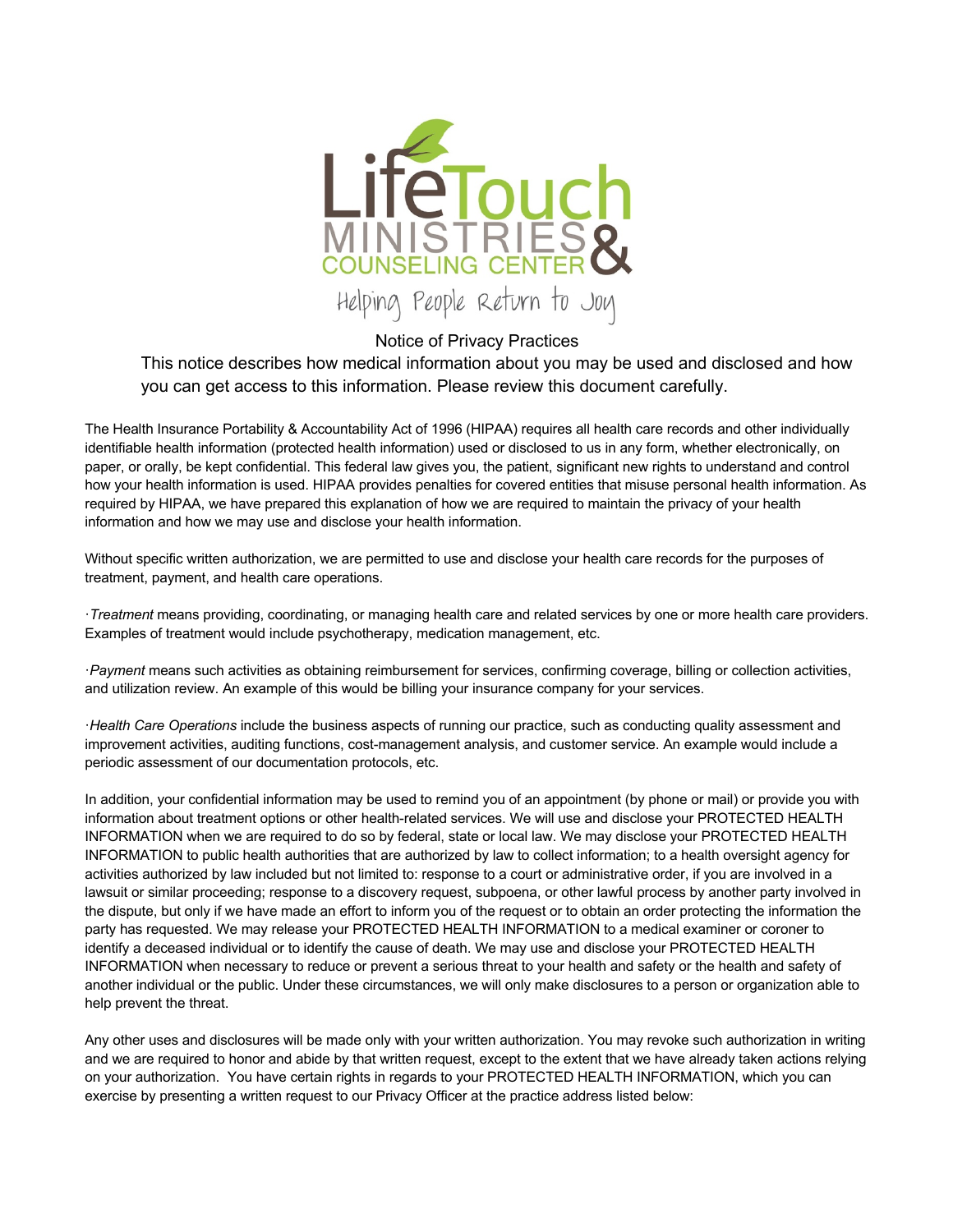·The right to request restrictions on certain uses and disclosures of PROTECTED HEALTH INFORMATION, including those related to disclosures to family members, other relatives, close personal friends, or any other person identified by you. We are, however, not required to agree to a requested restriction. If we do agree to a restriction, we must abide by it unless you agree in writing to remove it.

·The right to request to receive confidential communications of PROTECTED HEALTH INFORMATION from us by alternative means or at alternative locations.

·The right to request an amendment to your PROTECTED HEALTH INFORMATION.

·The right to receive an accounting of disclosures or PROTECTED HEALTH INFORMATION outside of treatment, payment and health care operations.

·The right to obtain a paper copy of this notice for us upon request. We are required by law to maintain the privacy of your PROTECTED HEALTH INFORMATION and to provide you with notice of our legal duties and privacy practices with respect to PROTECED HEALTH INFORMATION.

We are required to abide by the terms of the Notice of Privacy Practices currently in effect. We reserve the right to change the terms of our Notice of Privacy Practices and to make the new notice provisions effective for all PROTECTED HEALTH INFORMATION that we maintain. Revisions to our Notice of Privacy Practices will be posted on the effective date and you may request a written copy of the Revised Notice from this office.

You have the right to file a formal, written complaint with us at the address below, or with the Department of Health & Human Services, Office of Civil Rights, in the event you feel your privacy rights have been violated. We will not retaliate against you for filing a complaint.

For more information about our Privacy Practices, please contact:

For more information about HIPAA or to file a complaint: The U.S. Department of Health & Human Services Office of Civil Rights 200 Independence Avenue, S.W. Washington, D.C. 20201 877.696.6775 (toll-free)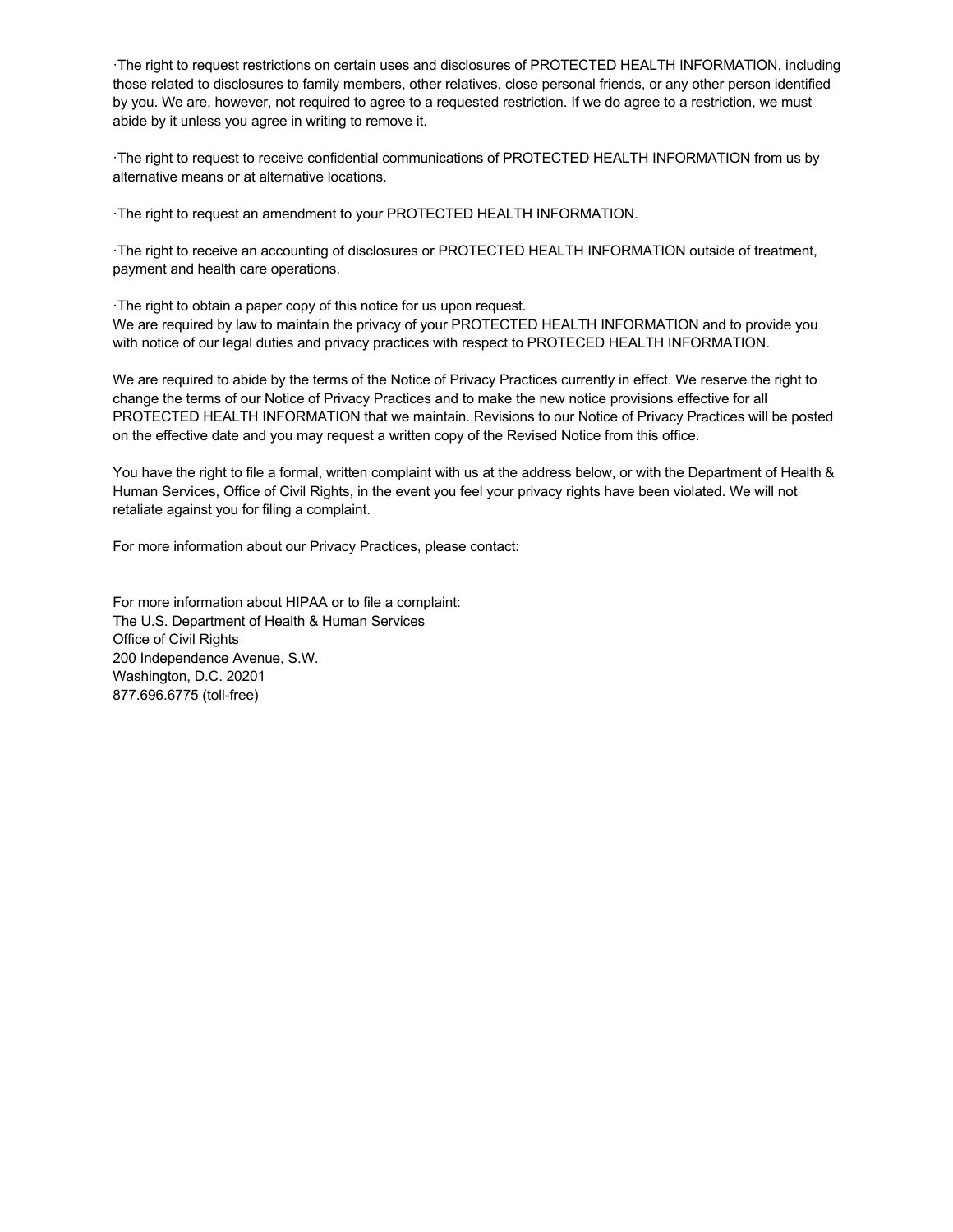

**www.lifetouchmin.org 574-269-7990 info@lifetouchmin.org**

# **Acknowledgment of Receipt of Privacy Practice Notice**

| (Full Name)<br>have received a copy LifeTouch Ministries & Counseling Center, A Non-profit Corporation<br>Notice of Privacy Practices. |                                                                                  |                                              |
|----------------------------------------------------------------------------------------------------------------------------------------|----------------------------------------------------------------------------------|----------------------------------------------|
| Name:                                                                                                                                  | ,我们也不会有什么。""我们的人,我们也不会有什么?""我们的人,我们也不会有什么?""我们的人,我们也不会有什么?""我们的人,我们也不会有什么?""我们的人 |                                              |
|                                                                                                                                        |                                                                                  |                                              |
|                                                                                                                                        |                                                                                  | _State: _______________ ZIP Code: __________ |
| Client                                                                                                                                 |                                                                                  |                                              |
| Parent/Guardian                                                                                                                        |                                                                                  | Date: ________________                       |
| Witnessed                                                                                                                              |                                                                                  |                                              |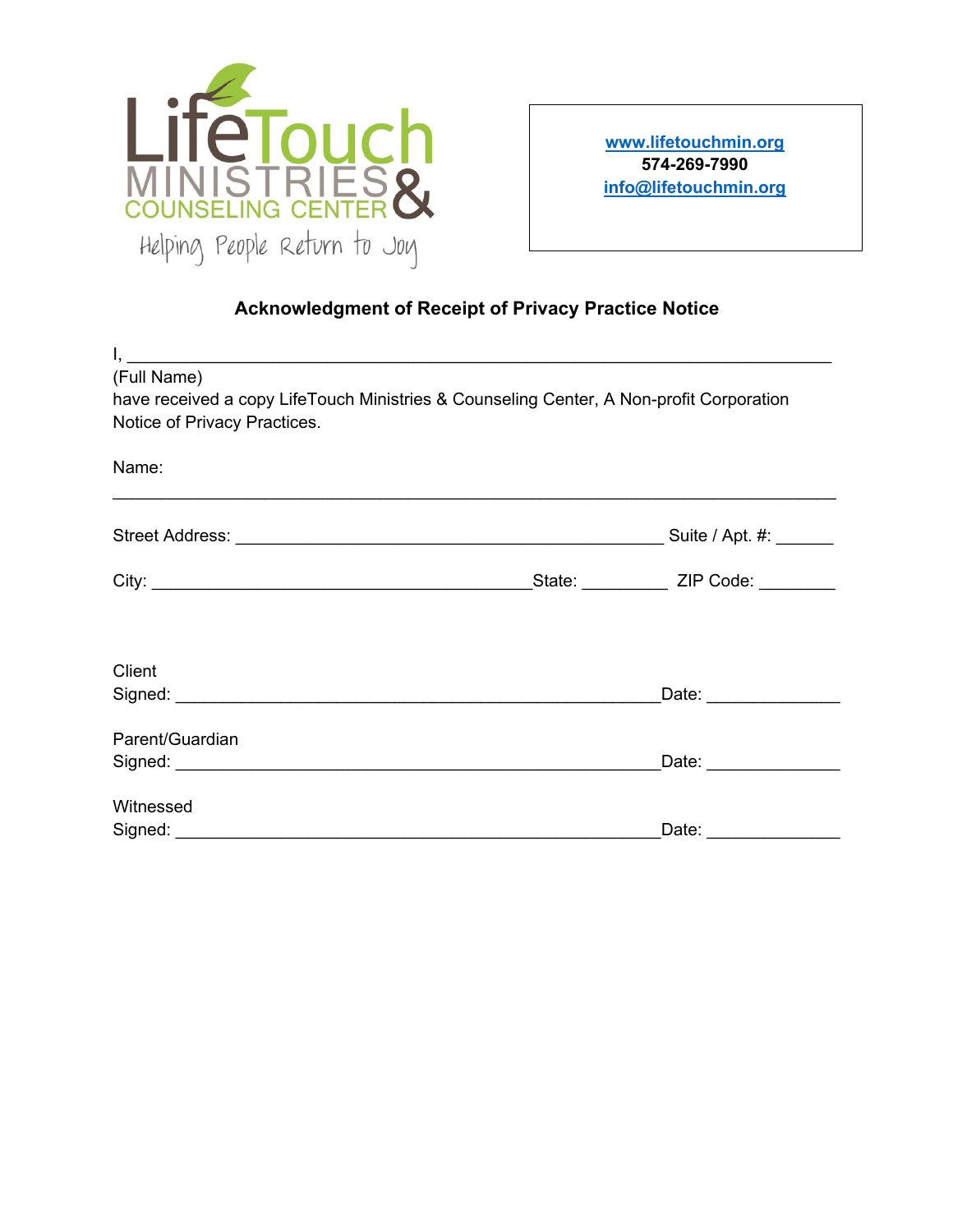

**www.lifetouchmin.org 574-269-7990 info@lifetouchmin.org Counselor:** 

**\_\_\_\_\_\_\_\_\_\_\_\_\_\_\_\_\_\_\_\_\_\_\_\_\_\_\_\_\_\_**

## **Informed Consent & Release of Liability**

LifeTouch Ministries & Counseling Center is operated to provide counseling with a distinctively Christian framework to the community of believers, and non-believers, at various churches and to the local community, as a whole. Counseling services are provided by practitioners who have earned a Master's Degree, or higher, in the field of counseling from an accredited graduate program and who have been licensed by the state of Indiana as Mental Health Counselors, lay counselors under the supervision of a licensed mental health counselor, or are Student Interns under the supervision of a licensed mental health counselor (hereafter referred to as Counselors). The completion of an intake questionnaire and an informed consent and release of liability are required for counseling services to commence. Selected personality and/or vocational assessments may also be administered with your additional consent.

In order to initiate counseling, please read the following agreement. Your signature attests that you both understand and agree to the terms and conditions contained herein.

**1.** I compute that my counselor is a lay counselor, a mental health counselor, or a student intern, working under the laws and rules specified by the state of Indiana and/or the Federal Government where applicable.

**2**. I understand that my counseling records (files) are kept confidential, except where disclosure is required by law or by the professional ethics of the counseling profession (e.g. child, elder, disabled abuse/neglect reporting requirements, serious threat of harm to self or others, etc.) The clinical records are the property of LifeTouch Ministries & Counseling Center and as such, are deemed records of confidential sessions between counselors and clients. Other than as required by law these records will only be released subject to the following paragraph and with the advanced written consent of the client and LifeTouch Ministries & Counseling Center.

**3**. In consideration of the benefits to be derived from the counseling, the receipt of which is hereby acknowledged, I hereby release, remise and forever discharge and covenant not to sue or hold legally liable the ministry of LifeTouch Ministries & Counseling Center, the counselors, and the supervisors, if applicable, from any and all claims, demands, damages, actions, or causes of action whatsoever related to the counseling process.

**4**. I waive any right I may have otherwise had to seek to use my counseling records with LifeTouch Ministries & Counseling Center, except as may otherwise be agreed upon in writing, in any judicial proceeding or to compel the testimony of any counselor or supervisor associated herewith. If testimony is required, I agree to pay twice the normal hourly rate for any, and all, of these individuals for their testimony, and preparation therefore.

I have read and understood the preceding information and agree to the terms and conditions of LifeTouch Ministries & Counseling Center as stated herein. I understand that these comments are prerequisite to my receiving and continuing counseling services through this ministry.

| Date: | Signed:  |
|-------|----------|
|       | Signed:  |
|       | Witness: |